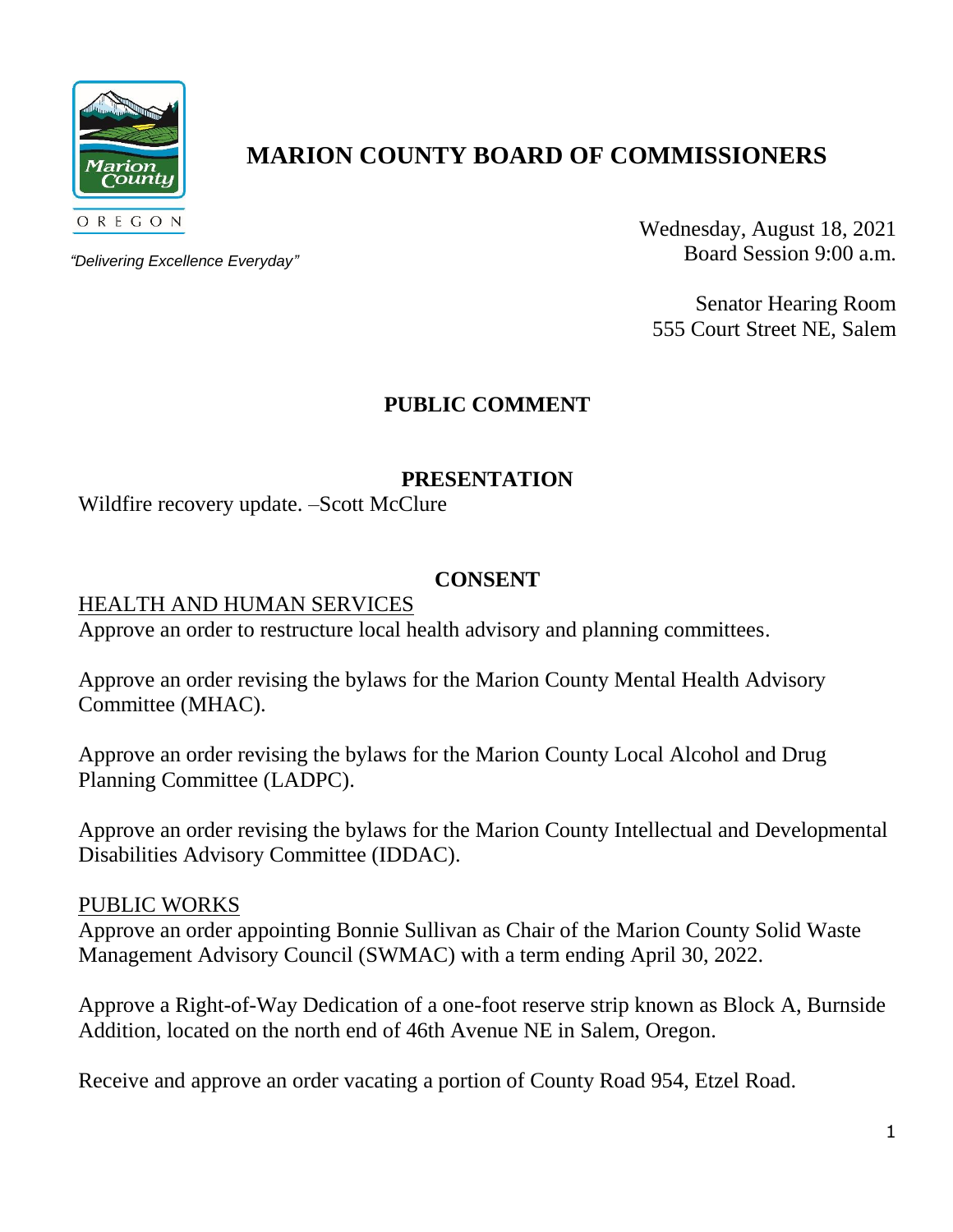Receive and approve an order vacating a portion of an unnamed public road in the plat of Scholl Acres, north of the City of Hubbard.

#### SHERIFF'S OFFICE

Approve an order appointing Shannon Wilson to the Marion County Justice Reinvestment Council with a term ending December 31, 2022.

## TREASURER'S OFFICE

Approve an order distributing Oregon State Forestry timber revenue in the amount of \$3,428,045.70 as per ORS Chapter 530.

### **ACTION**

## BOARD OF COMMISSIONERS

1. Consider approving Marion County's 2021-2023 Justice Reinvestment Grant and Supplemental Grant Program applications and sign letter of support. –Undersheriff Jeff Wood and Commander Kevin Karvandi

### BUSINESS SERVICES

2. Consider approval of the Purchase Order under the OMNIA Partners Cooperative Purchasing Agreement with Garland/DBS, Inc. in the amount of \$700,866 to provide project coordination and site management of the Marion County Jail G-POD Roof Replacement project through June 30, 2022. –Terry Stoner

## PUBLIC WORKS

3. Consider approval of the Intergovernmental Agreement with the Oregon Military Department, Office of Emergency Management for the county to receive a soft-sided mass casualty incident support trailer through the State Preparedness and Incident Response Grant. –Kathleen Silva

4. Consider approval of the incoming funds Contract for Services with Bark Boys, Inc. in the amount of \$550,000 for the sale of surplus compost from the Brown's Island Demolition Landfill composting facility through August 18, 2024. –Brian May

5. Consider approval of the Intergovernmental Agreement with the Oregon Department of Transportation for the Interstate 5 from Kuebler Boulevard to Delaney Road Widening Project through August 18, 2041. –Lani Radtke